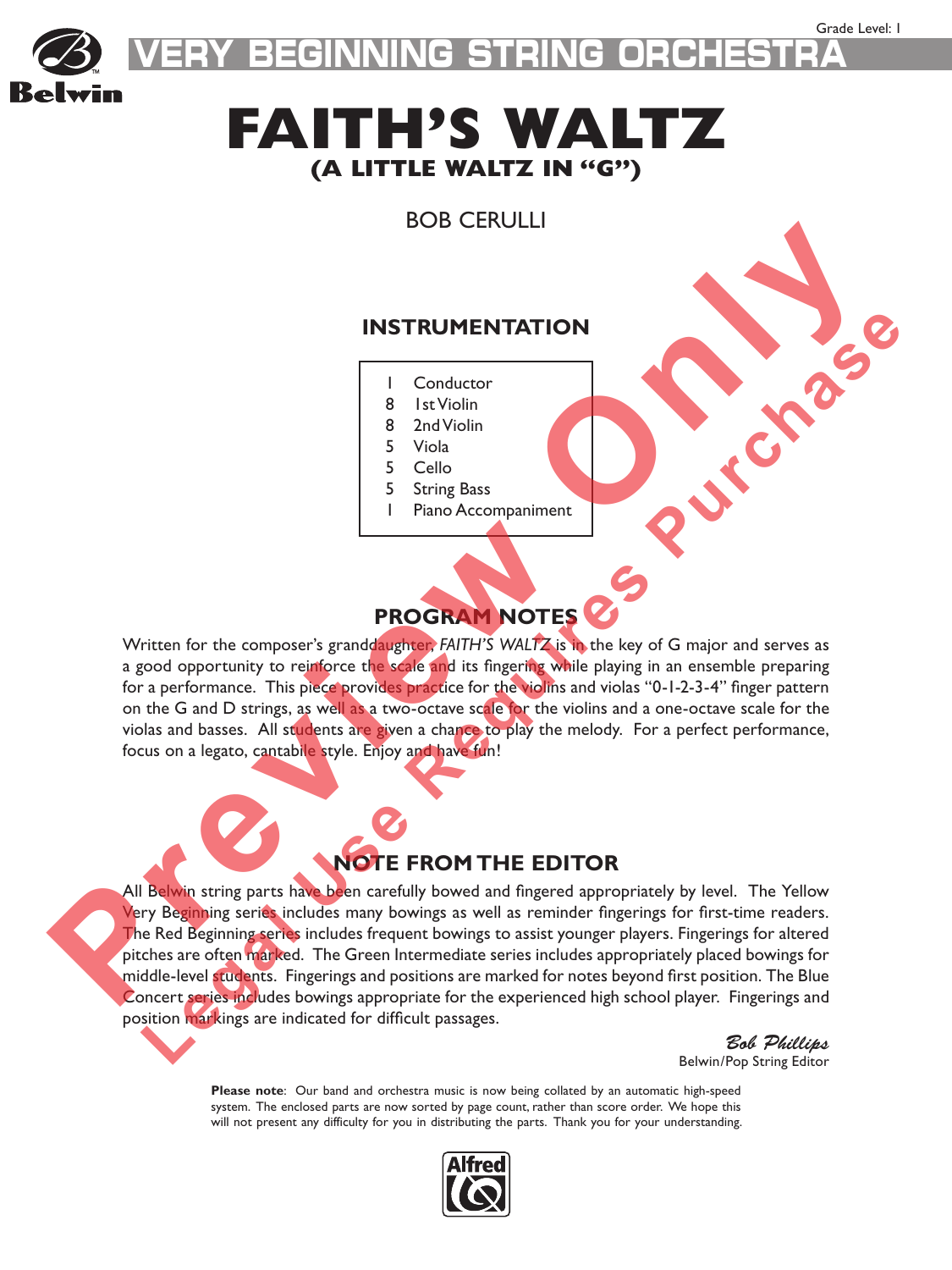

**All rights reserved. Printed in USA.** *To purchase a full-length recording of this piece, go to alfred.com/downloads*

24991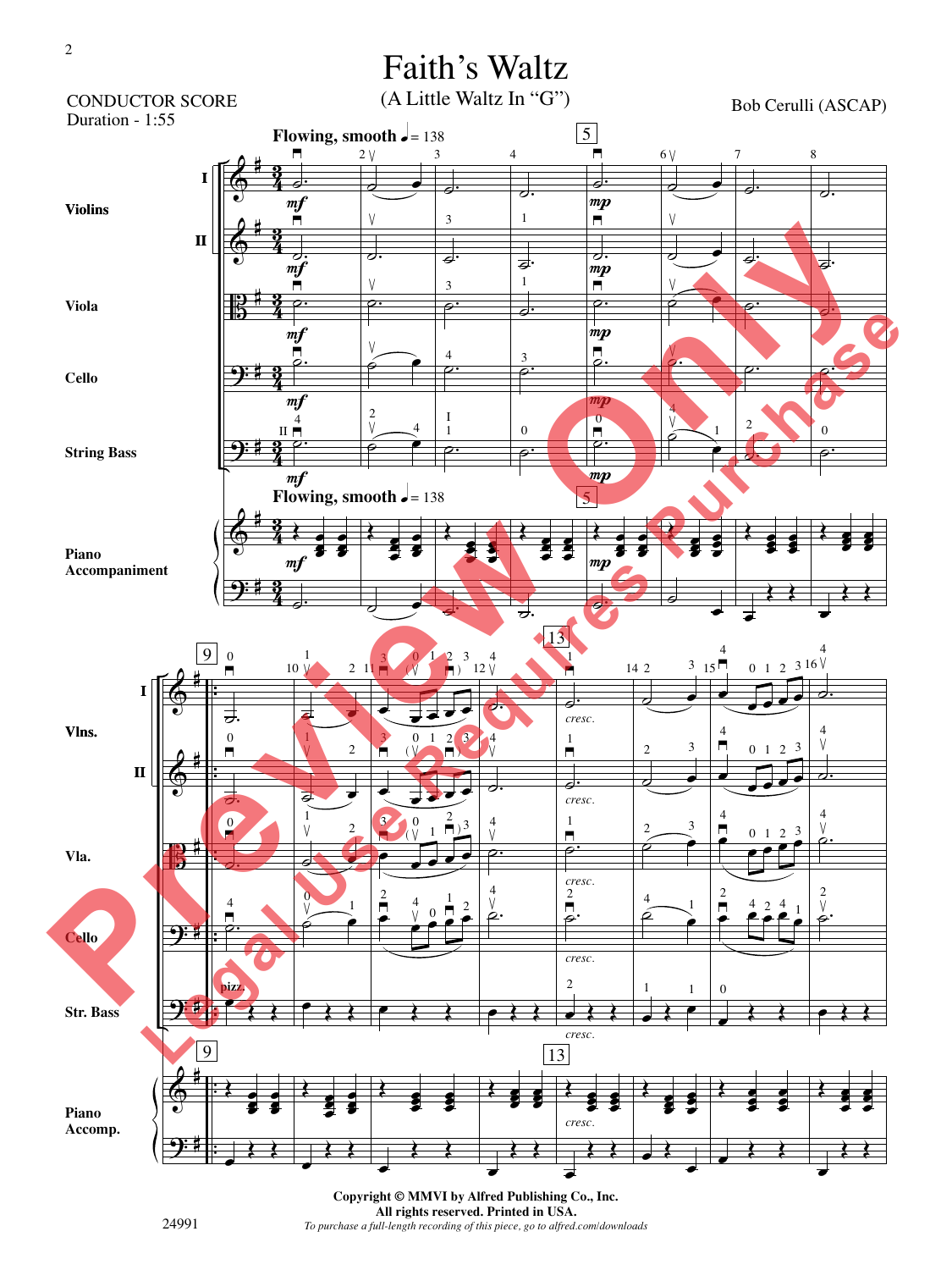

3

24991